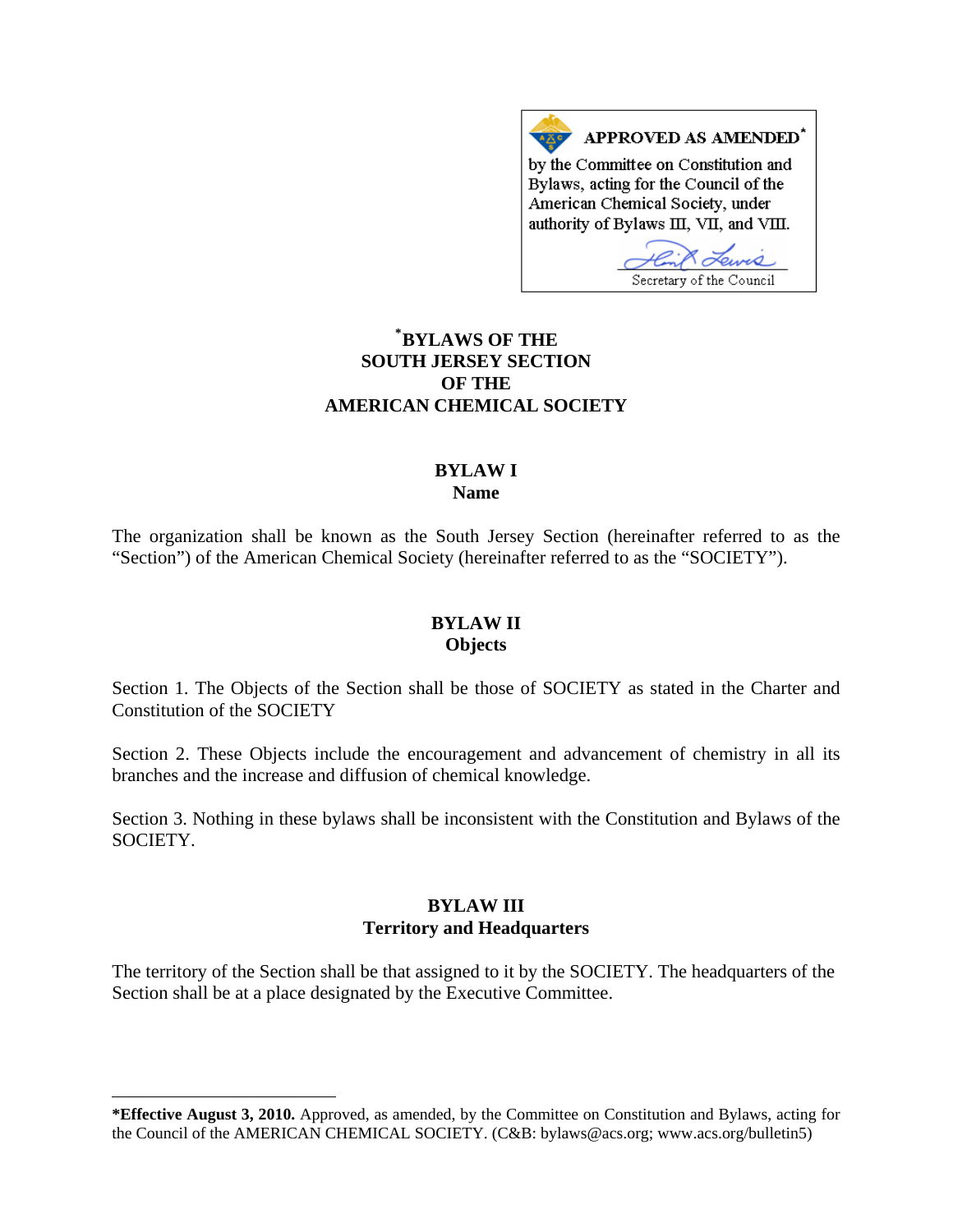# **BYLAW IV Members and Affiliates**

Section 1. The rolls of the Section shall be composed of those members and affiliates of the SOCIETY residing within the territory of the Section, provided that exceptions to this rule shall be made in conformity with the Constitution and Bylaws of the SOCIETY.

Section 2. The Section may have Local Section Affiliates as authorized in the Constitution and Bylaws of the SOCIETY.

Section 3. Members and affiliates shall have such rights and privileges as are accorded them by the Constitution and Bylaws of the SOCIETY.

# **BYLAW V Organization**

Section 1. The officers of the Section shall be a Chair, Chair-Elect, Secretary, and Treasurer, except that a Vice-Chair may serve in place of a Chair-Elect as described elsewhere in these bylaws.

Section 2. The Section shall have Councilors and Alternate Councilors as provided in the Constitution and Bylaws of the SOCIETY.

Section 3. The Executive Committee shall consist of the officers of the Section, the Immediate Past Chair, the Councilors and the Alternate Councilors, the chairs and co-chairs of all standing committees and topical groups, and all liaisons to other organizations.

Section 4. All officers and other persons elected by the members shall be nominated from the MEMBERS of the Section.

# **BYLAW VI Terms of Office**

Section 1. Officers of the Section shall serve for a term of one year beginning January 1, or until their successors assume office in the manner prescribed in these bylaws. The Chair-Elect shall succeed to the office of Chair upon completion of the term of office.

Section 2. Councilors and Alternate Councilors shall be elected from separate slates for a term of three years beginning January 1, to maintain rotation in conformity with the Constitution and Bylaws of the SOCIETY.

Section 3.

a. In the event of a vacancy in the office of Chair, the Chair-Elect shall assume the duties of the Chair for the unexpired term, and the Executive Committee shall appoint a Vice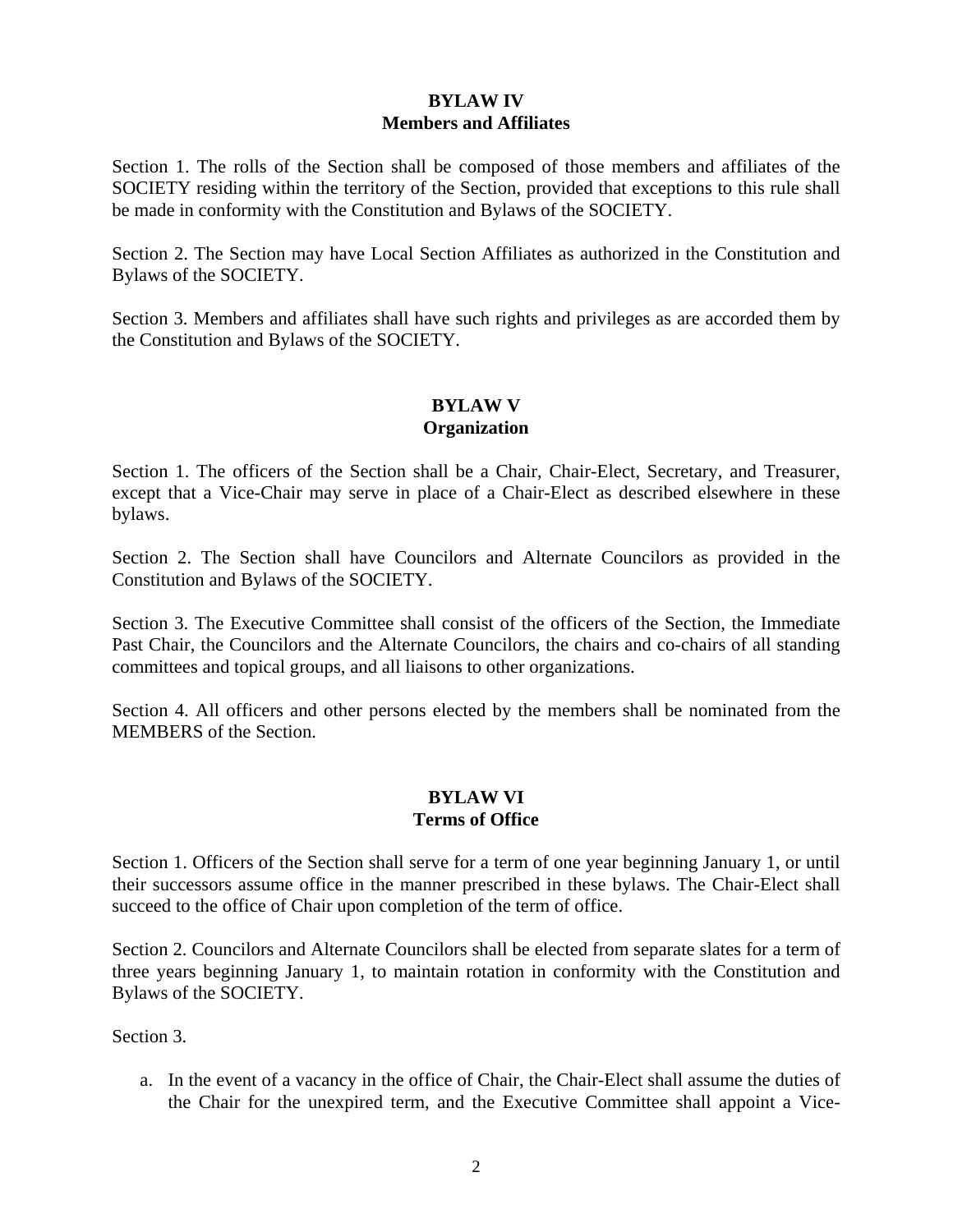Chair who shall assume the duties of the Chair-Elect until the next annual election. The Vice-Chair shall not automatically succeed to the office of Chair for the ensuing year.

- b. If the Chair-Elect assumes the duties of Chair prior to July 1, and continues until the end of the calendar year (December 31), the Chair-Elect shall be considered to have served a full term as Chair and the Section shall elect both a Chair and a Chair-Elect at its annual election. If the Chair-Elect shall assume the duties of Chair on or after July l, the Chair-Elect shall continue to serve as Chair for the next full calendar year, and the Section shall elect a Chair-Elect as usual at the annual election.
- c. All other vacancies in elective offices, other than Councilor and Alternate Councilor, shall be filled by the Executive Committee by interim appointment for the period up to the next annual election, at which time the Section shall elect by ballot a MEMBER to fill out the unexpired term, if any.

Section 4. A vacancy in the Councilor position shall be filled by the Alternate Councilor for the remainder of the unexpired term. A vacancy in the Alternate Councilor position shall be filled by the Executive Committee by interim appointment for the period up to the next annual election, at which time the Section shall elect by ballot a MEMBERS to fill out the remainder of the unexpired term.

## **BYLAW VII Manner of Election**

Section 1. Officers, Councilors and Alternate Councilors shall be elected by a ballot of those eligible to vote. The candidate receiving the largest number of votes for each office shall be declared elected. In case of a tie vote, the Executive Committee, by ballot, shall elect from among the candidates who share the tie vote; the candidate receiving the largest number of votes shall be declared elected.

Section 2. At the September meeting, the Nominating Committee shall report nominations for each office to be filled. At that meeting any member of the Section may nominate additional candidates for office from the floor, if the nomination is seconded by another member present. Nominations so made shall be equally valid from the Nominating Committee. All candidates nominated shall have indicated willingness to serve if elected. The nominations shall be closed by an approved motion from the floor.

Section 3. The candidates for each office shall be listed in an order to be selected by lot on a ballot to be distributed to each member of the Section by November 1. A paper ballot will be mailed to any member who does not have access to electronic balloting.

Section 4. The tabulation of ballots will be completed not later than November 15. The results of the election of officers, Councilor, and Alternate Councilor shall be tabulated by the Nominating Committee. The results shall be announced by the Chair at the November or February meeting and also published in the February issue of the *Resonator*. The results shall also be certified to the Executive Director of the SOCIETY.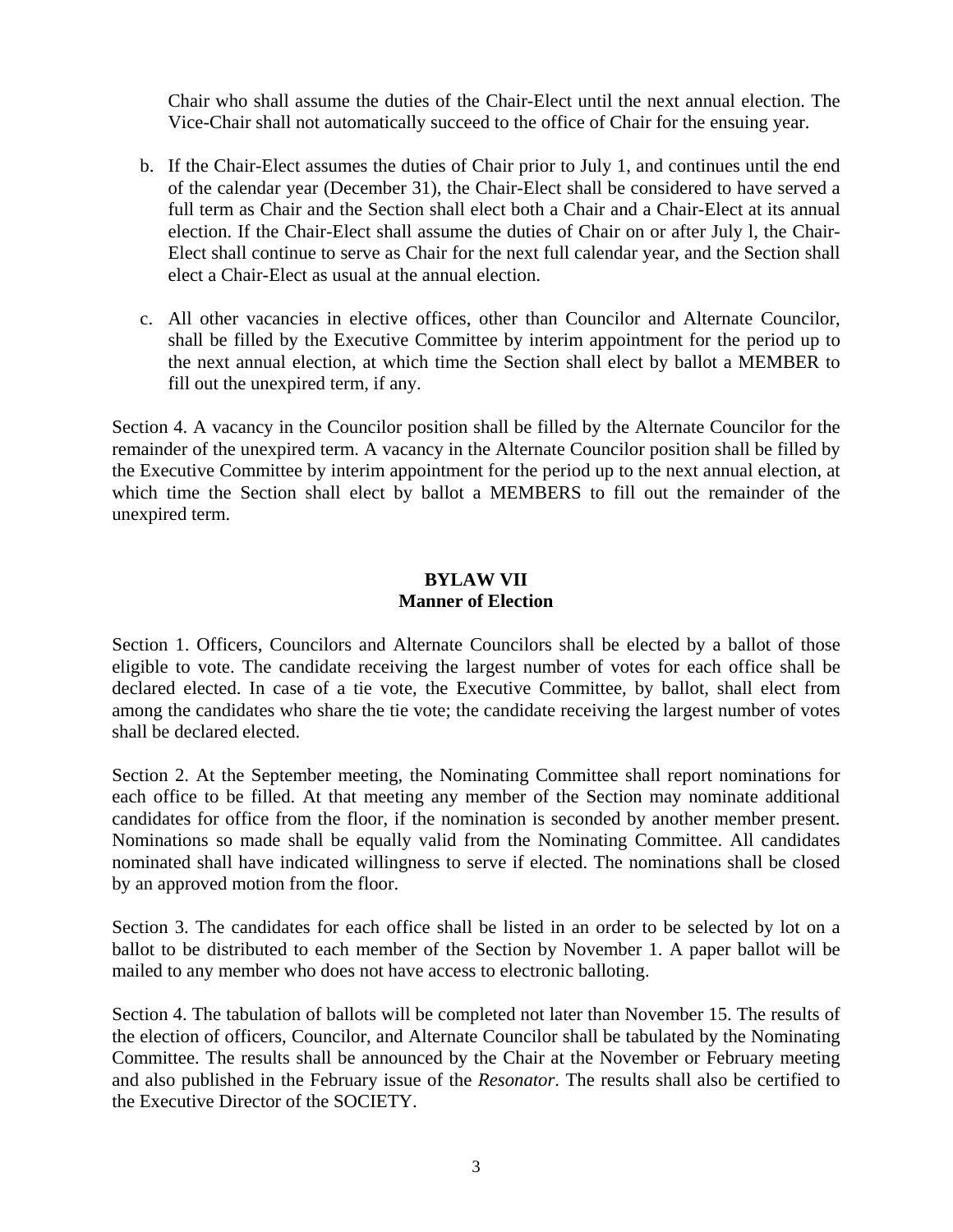#### **BYLAW VIII Recall of Elected Officials**

Section 1. The elected officials of the Section (officers or elected Executive Committee members) are subject to recall for neglect of duties or conduct injurious to the SOCIETY. Recall procedures are not applicable to Councilors and Alternate Councilors elected by Local Sections.

Section 2. The recall of an official shall be initiated when a signed petition, indicating in writing the specific charges and reasonable substantiating evidence, is submitted to the Chair from at least five voting members of the Section. In the event the Chair is the official in question, the Chair-Elect shall receive the petition and shall assume the duties of the office of Chair with respect to this issue until the issue is resolved.

Section 3. The Chair shall without delay determine that the petitioners are aware of the gravity of their actions and the procedures to be followed. The Chair shall seek an alternate resolution to the problem and a withdrawal of the petition at this time. In the absence of a resolution to the problem, the Chair shall present the issue to the Executive Committee as a new business item at the next Executive Committee meeting.

- a. The Executive Committee shall promptly continue the recall process or dismiss the petition as ill-founded or find an alternative solution to the problem. The Chair shall promptly inform the petitioners and the official of the decision of the Executive Committee.
- b. If the proceedings continue, the Chair shall assign the duties of the official to another qualified member of the Section until the issue is resolved.
- c. If the proceedings continue, the official shall be offered an opportunity to answer the allegations in the petition before the Executive Committee.

Every reasonable effort shall be made to contact the official throughout this procedure. That effort shall include a certified letter to the last known address on the official SOCIETY membership rolls. Upon notification, the official shall have thirty days to make a written response to the allegations. The Executive Committee shall decide whether to proceed after studying the official's response. The Chair shall inform the official and the petitioners of the decision of the Executive Committee.

If no contact with the official can be made after a reasonable effort, the Executive Committee may remove the official in question with a two-thirds vote of the remaining members of the Executive Committee.

- d. If the proceedings continue, the official shall choose one of the following options:
	- (1) The official may resign.
	- (2) The official may request a recall vote in the same manner as the original election, which must be consistent with the Section bylaws. Those eligible to vote shall be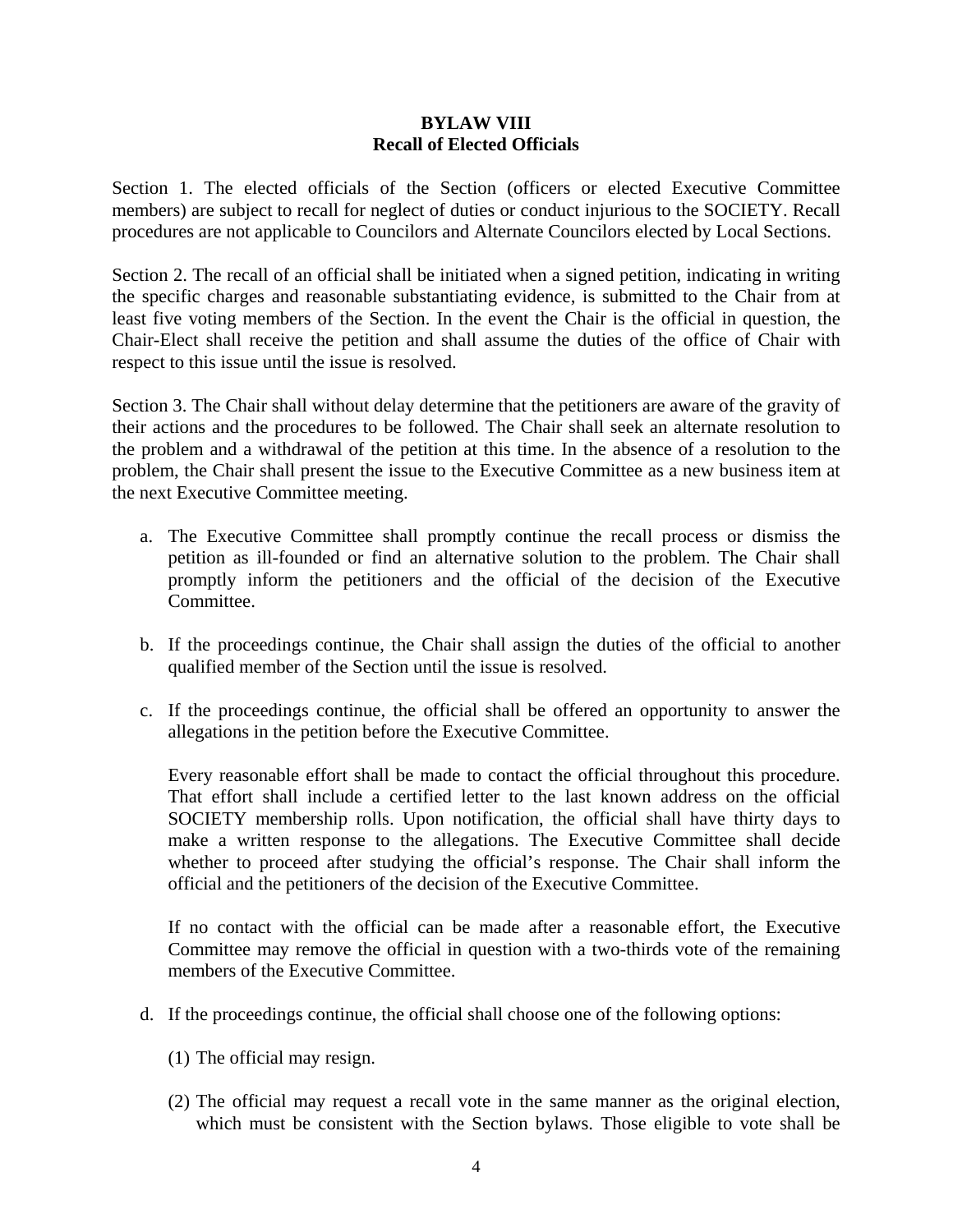informed, through brief written statements prepared by the Executive Committee and the official, of the issues involved with the recall vote. Both statements shall be given to the voting membership before the vote is taken.

- (3) The official may request a hearing and a recall vote by the remaining members of the Executive Committee. A two-thirds (2/3) vote of the remaining members of the Executive Committee shall be required to recall the official.
- (4) The official may choose not to respond and thus forfeit the position.

Section 4. The vacancy provisions of these bylaws shall be used to fill a vacancy caused by a recall process. Members and affiliates of the Section and the Executive Director of the SOCIETY shall be informed of the results of the recall process and the replacement of the official.

#### **BYLAW IX Duties of Officers**

Section 1. The duties of the officers shall be those customarily performed by such officers, together with those responsibilities prescribed by the Constitution and Bylaws of the SOCIETY and by these bylaws and such other duties as may be assigned from time to time by the Executive Committee.

Section 2.

- a. The Chair of the Section shall serve as Chair of the Executive Committee and shall appoint all committees authorized in these bylaws or by the Executive Committee,
- b. The Chair-Elect with the help of the new Chair-Elect, after consultation with the incumbent Executive Committee and Section Chair, has the responsibility of appointing the standing committees for the ensuing calendar year. Committees shall be appointed not later than December 1.
- c. In accordance with the requirements of the Constitution and Bylaws of the SOCIETY, the Chair who was in office at the end of the calendar year shall submit to the SOCIETY by the date established in the SOCIETY's Bylaws an annual report of the Section, covering the calendar year most recently ended.

Section 3. The Chair-Elect shall serve as Chair of the Program Committee and, in the absence of the Chair or in case of the Chair's inability to serve, shall preside at meetings of the Section and of the Executive Committee and exercise all duties and responsibilities of the Chair.

#### **BYLAW X Duties of the Executive Committee**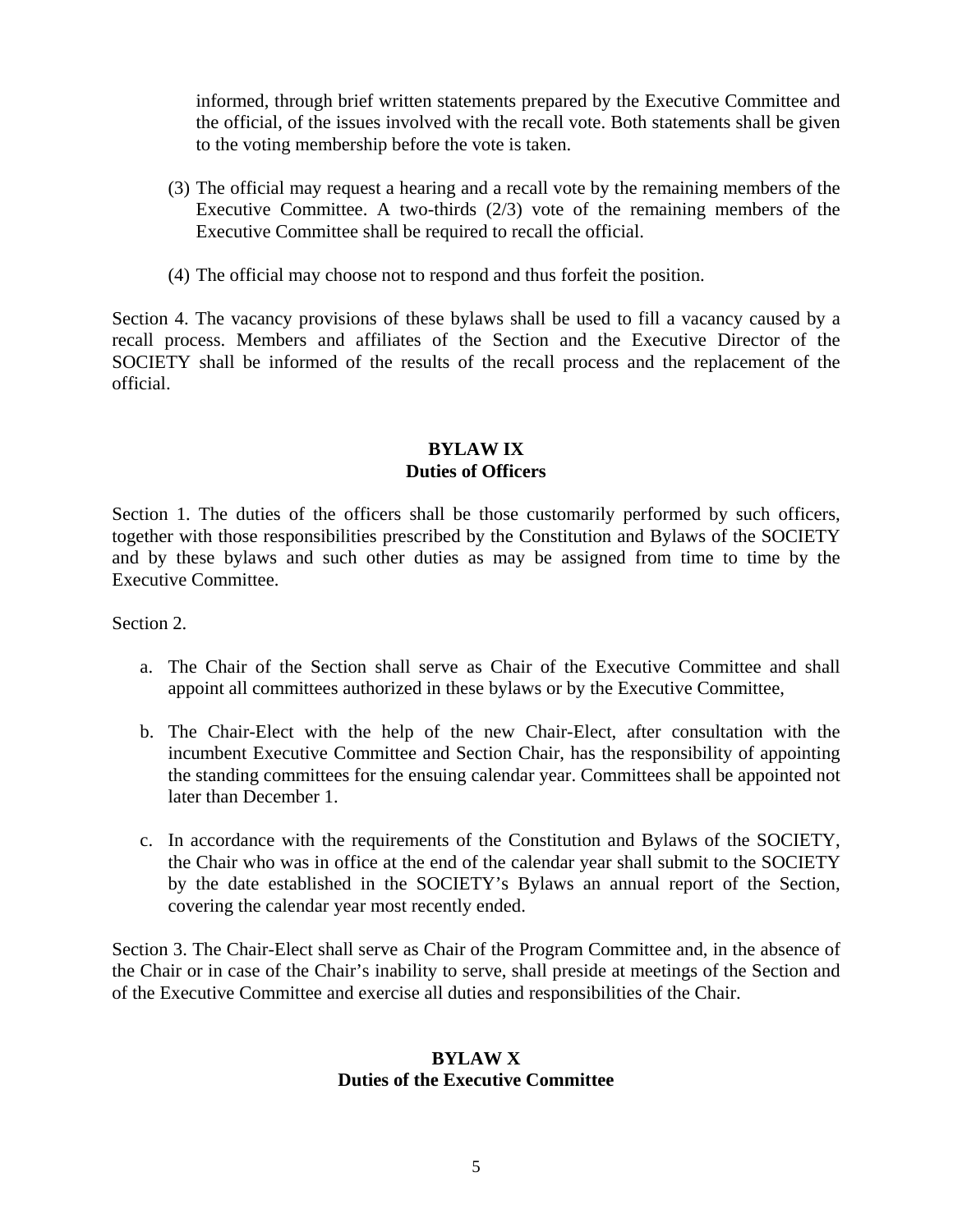Section 1. The Executive Committee shall be the governing body of the Section and as such, shall have full power to conduct, manage, and direct the business and affairs of the Section in accordance with the Constitution and Bylaws of the SOCIETY and these bylaws.

Section 2. The Executive Committee shall hold no fewer than two meetings annually. The Committee may hold additional meetings, upon due notice to its members, at the call of the Chair of the Section, the Chair-Elect in the absence of the Chair, or at the request of one-third (1/3) of the members of the Executive Committee.

Section 3. In any meeting of the Executive Committee, one third  $(1/3)$  of the Committee membership shall constitute a quorum, provided that the Chair or Chair-Elect and at least one Councilor or Alternate Councilor are present.

# **BYLAW XI Topical Groups, Committees, and Liaison**

Section 1. Topical groups may be formed at the discretion of the Executive Committee. A Chair of a Topical group shall be appointed by the Section Chair.

Section 2. The following standing committees shall be appointed each year, together with such other committees as may be authorized by the Executive Committee: Program, Membership, Entertainment and Meeting Arrangements, Publicity, Publications, Education, Nominating, Plant Tour, Speakers Bureau, Awards, and Planning. Alterations and additions to the list of committees may be made by the Chair with the approval of the Executive Committee. Such changes shall not be construed as a formal change in the bylaws. Committee chairs will be selected by appointment of the Section Chair.

Section 3. If deemed desirable, the Executive Committee and, if approved by the outside scientific organization(s) targeted, the Chair may appoint a Liaison to such organizations(s).

Section 4. The Section may affiliate with the Engineering and Technical Societies Council of Delaware Valley, Inc. (ETSCO), with representatives on its governing body appointed by the Chair, in accordance with the Bylaws of the SOCIETY.

## **BYLAW XII Meetings**

Section 1. The Section shall hold no fewer than six regular meetings each year, preferably monthly on the third Tuesday of the month, at places designated by the Program Committee, with approval of the Executive Committee.

Section 2. The Section may hold special meetings at the call of the Executive Committee, or by petition of 10 percent of the members of the Section. The notices of special meetings shall state the exact nature of the business to be transacted and no other business shall transpire at such meetings.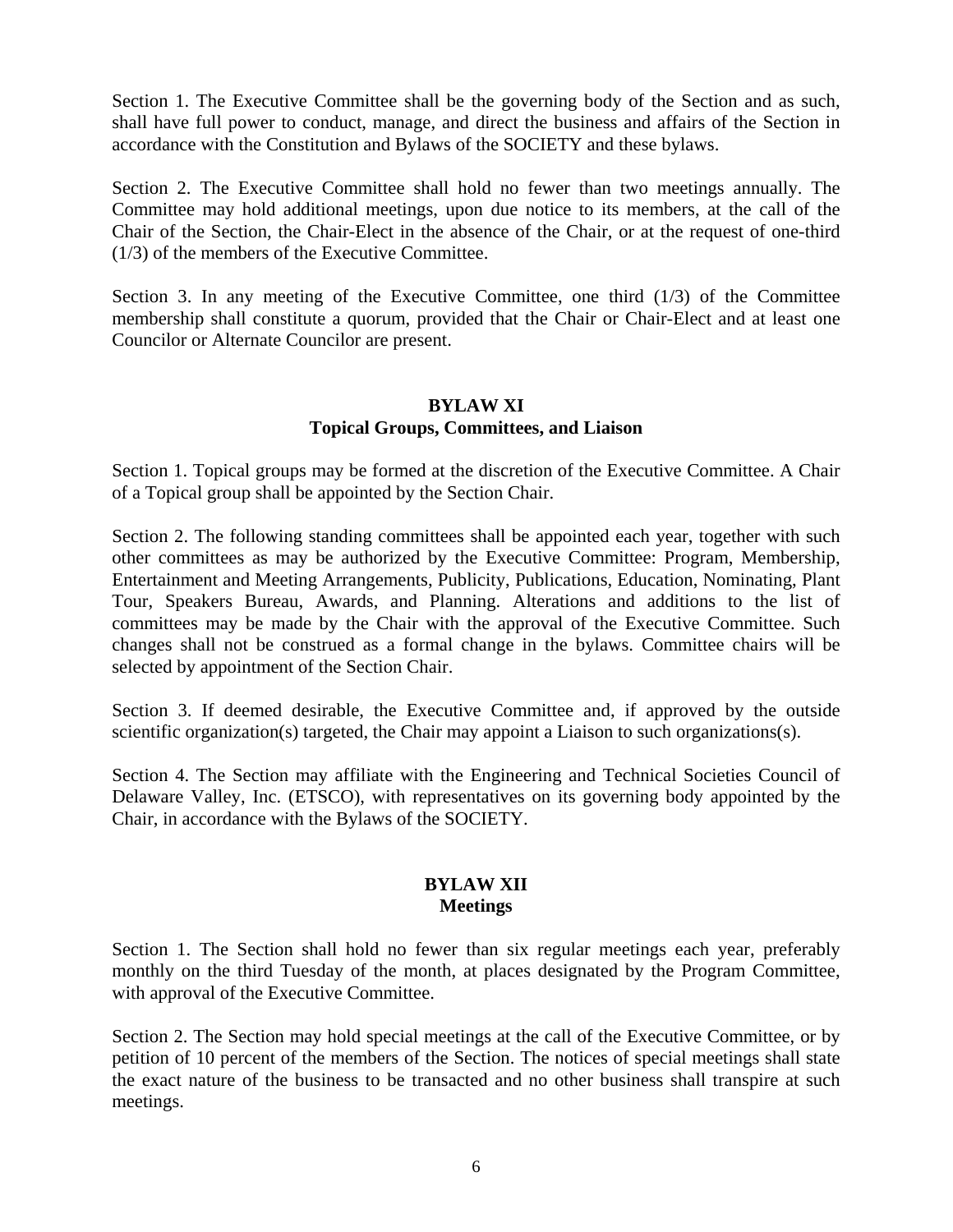Section 3. Due notice of all meetings shall be sent to each member and affiliate of the Section. Any business of the Section requiring membership approval should be passed by majority vote by ballot.

Section 4. At the regular meetings of the Section, the order of business shall be as follows:

- a. Call to order
- b. Approval of minutes of previous meeting
- c. Old business
- d. New business
- e. Announcements meetings, special events, etc.
- f. Introduction of speaker
- g. Lecture
- h. Discussion
- i. Adjournment

The foregoing order of business may be suspended by a majority vote of the members present at any regular meeting.

Section 5. The rules of order in the conduct of Section meetings not specifically provided for in these bylaws or in the SOCIETY'S documents shall be the most recent edition of *Robert's Rules of Order Newly Revised*.

# **BYLAW XIII Finances**

Section 1. The Section may receive donations or bequests made to it, and may expend or invest the same on behalf of the Section. Such expenditures or investments shall be made by the Treasurer of the Section upon authorization by the Executive Committee.

Section 2. The Section may raise or collect funds to be expended for local purposes, and may have the entire management and control of such funds insofar as such management and control shall not conflict with any provision of these bylaws or with the Constitution or Bylaws of the SOCIETY.

Section 3. The Executive Committee shall have the authority to assess dues or voluntary contributions as provided in the SOCIETY's Constitution and Bylaws for the various categories of membership.

## **BYLAW XIV Amendments**

Section 1. Proposed amendment(s) to these bylaws may be initiated by the Executive Committee or must be submitted over the signatures of at least five Section members to the Executive Committee, which shall consider them at its next meeting. If the amendment(s) is/are not approved, the Committee shall so report to those submitting the amendment(s), including a